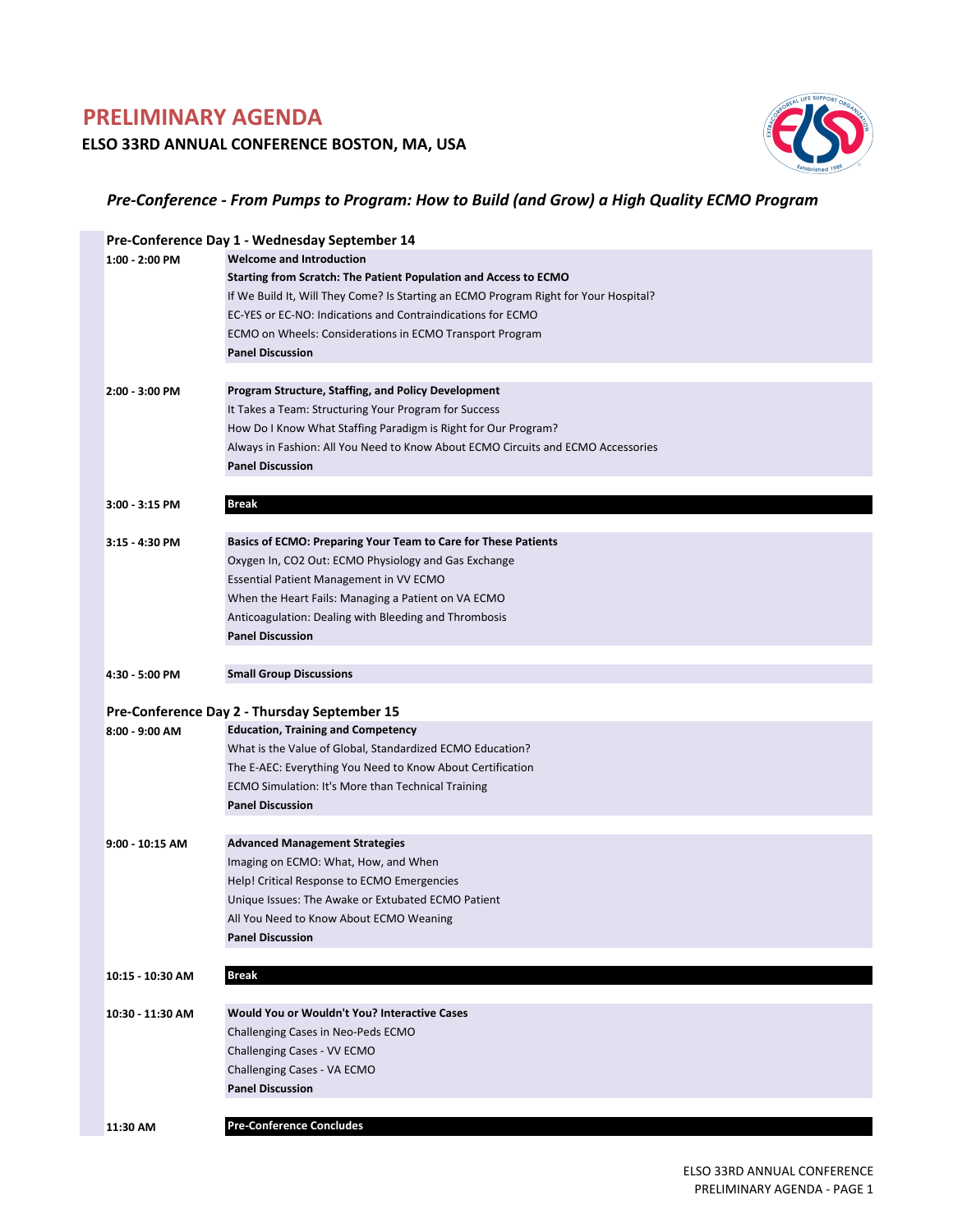## *ELSO 33rd Annual Conference ‐ "Leading ECMO Globally"*

### **Day 1 ‐ Thursday September 15, 2022 (1:00 PM to 5:30 PM)**

| All times Eastern US (Boston) |                                                                                                                  |
|-------------------------------|------------------------------------------------------------------------------------------------------------------|
| 1:00 - 2:30 PM                | <b>Opening Remarks</b>                                                                                           |
| Salon E, F, G                 | <b>Welcome Remarks</b>                                                                                           |
|                               | Keynote Address                                                                                                  |
|                               | Plenary Session: Science at the Cutting Edge: ECLS and Beyond                                                    |
|                               | New Frontiers of ECLS in Cardiovascular Medicine                                                                 |
|                               | Pediatric ECMO Research and Trial Design                                                                         |
|                               | Pushing Boundaries: Experience in Xenotransplantation                                                            |
| 2:30 - 3:00 PM                | Break with Exhibitors and Poster Presentations                                                                   |
| 3:00 - 4:00 PM                | <b>Breakouts 1-3</b>                                                                                             |
|                               | Breakout 1                                                                                                       |
| Salon E                       | <b>ECMO and the Pregnant Patient: Two Lives at Stake</b>                                                         |
|                               | <b>ECMO in Pregnancy: Evidence and Management Approaches</b>                                                     |
|                               |                                                                                                                  |
|                               | A Dangerous Combination: Management Considerations in the Pregnant Patient with Pulmonary Hypertension           |
|                               | Looking After the Little One: Fetal Monitoring and Physiologic Optimization                                      |
|                               | The Baby's Coming: Delivery Planning on ECMO and Consultation for High Risk Deliveries                           |
|                               | <b>Remarkable Case: The Power of What's Possible</b>                                                             |
|                               | Breakout 2                                                                                                       |
| Salon F                       | <b>Congenital Heart Disease: From Cradle to Drivers Licenses and Beyond</b>                                      |
|                               |                                                                                                                  |
|                               | How Does a Robust ECMO Service Support Congenital Cardiac Surgery Programs?                                      |
|                               | How are we Approaching Neonatal ECMO for Babies with Congenital Heart Disease?                                   |
|                               |                                                                                                                  |
|                               | How do we Support Patients and Families as They Return for Planned Surgeries After a Complicated Post-Op Course? |
|                               | How is ECMO for Congenital Heart Disease Different When My Patient Has a Beard?                                  |
|                               | Breakout 3                                                                                                       |
| Salon G                       | <b>Maintaining a High Functioning ICU Team: What the Pandemic Revealed</b>                                       |
|                               | The Shadow Side: PTSD and Moral Injury in Critical Care                                                          |
|                               | Pandemic Challenges and Solutions in ECMO Nursing                                                                |
|                               | Creating a Culture of Resilience in Your ECMO Team                                                               |
|                               | Where Do We Go From Here: How the Pandemic Will Change ICU Care                                                  |
|                               |                                                                                                                  |
|                               |                                                                                                                  |
| 4:00 - 4:10 PM                | <b>Transition Time</b>                                                                                           |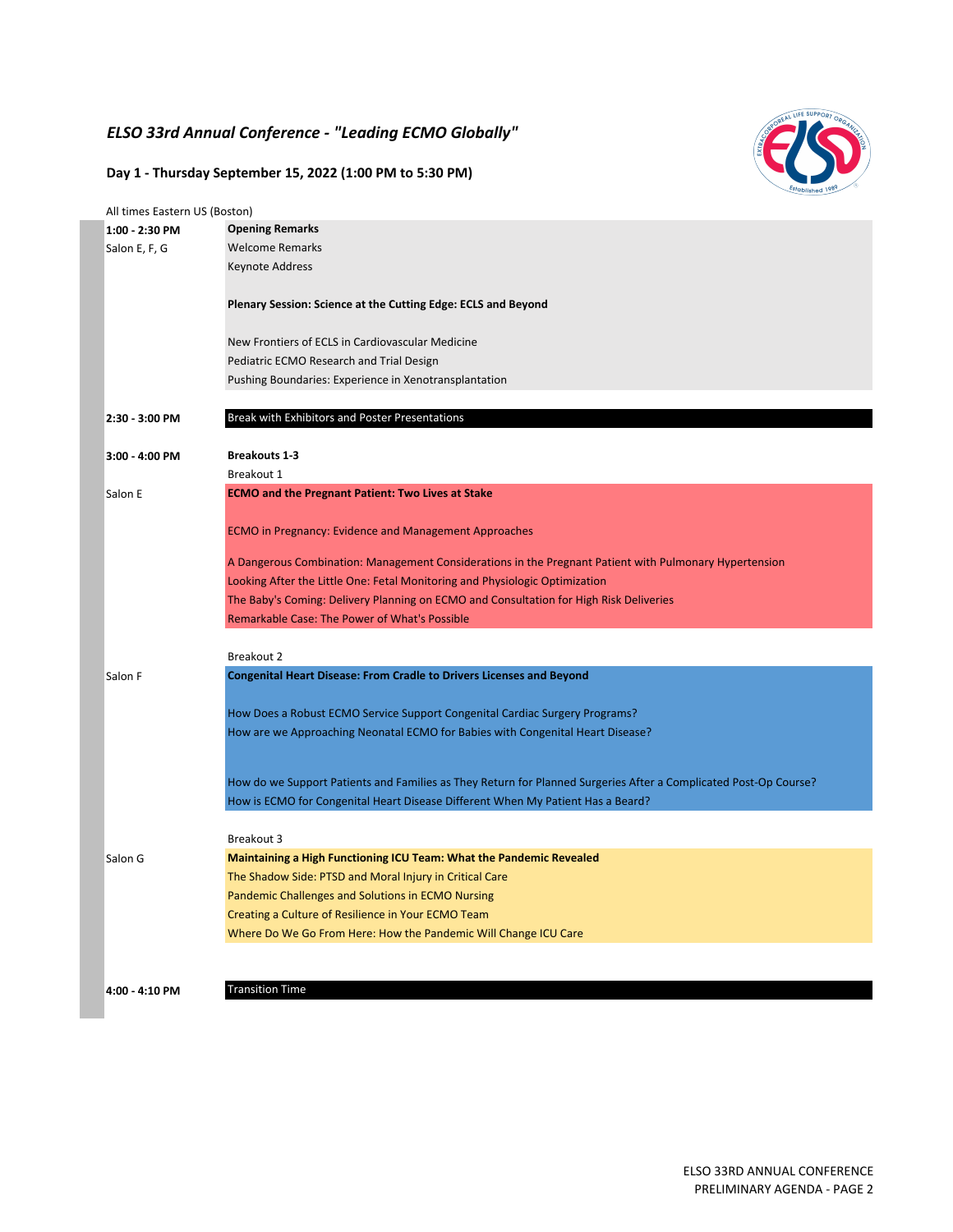| 4:10 - 5:30 PM | <b>Breakouts 4-6</b>                                                                      |
|----------------|-------------------------------------------------------------------------------------------|
|                | Breakout 4                                                                                |
| Salon E        | <b>Cutting Edge in ARDS: The Science and the Management</b>                               |
|                | Extubation During ECMO? Impact of Invasive Versus Non-Invasive Ventilation on Lung Injury |
|                | Prolonged ECMO for ARDS: Clinical Strategies for Success                                  |
|                |                                                                                           |
|                | Personalized Approaches to Protective Ventilation and Respiratory Mechanics in ARDS       |
|                | Prone Positioning During ECMO: To Flip or Not to Flip                                     |
|                | Debate - Prolonged COVID-19 ARDS: Bridge to Recovery or Bridge to Transplant?             |
|                |                                                                                           |
|                | Breakout 5                                                                                |
|                |                                                                                           |
| Salon F        | <b>Cardiogenic Shock Demystified</b>                                                      |
|                | Pathophysiology of Cardiogenic Shock: From Bench to Simulation Modeling                   |
|                | Cardiogenic Shock Definitions: SCAI Criteria Revised                                      |
|                | VA ECMO, Impella, or Both: What is the Algorithm?                                         |
|                | Biventricular Dysfunction: Pitfalls, Approach, and Management                             |
|                | Future Therapies in Cardiogenic Shock: Next Gen Approaches                                |
|                | Breakout 6                                                                                |
| Salon G        | All About the Oxygen: Optimizing Perfusion During ECMO                                    |
|                | Tissue Oxygenation During ECMO: Monitoring and Clinical Impact                            |
|                | Getting Rid of Limb Ischemia in Peripheral VA ECMO: Utopia or Fact                        |
|                | Transfusion Practices in ECMO: What We've Learned from PROTECMO                           |
|                | Refractory Hypoxemia on VV ECMO: Medical and Mechanical Solutions                         |
|                |                                                                                           |
|                | Debate - Bivalirudin vs Heparin for ECMO Anticoagulation: Are We Ready To Go to DTIs?     |
|                |                                                                                           |
| 5:30 - 7:00 PM | <b>Poster Presentations</b>                                                               |

## **Day 2 ‐ Friday September 16, 2022**

| All times Eastern US (Boston) |                                                             |
|-------------------------------|-------------------------------------------------------------|
| 7:00 - 8:00 AM                | <b>Breakfast</b>                                            |
|                               |                                                             |
| 8:00 - 9:30 AM                | Plenary Day 2: Critical Care in the Media                   |
|                               | The Influence of Media and Social Media on our Practices    |
|                               | ECMO in the Media During COVID-19                           |
|                               |                                                             |
| 9:30 - 10:00 AM               | Break with Exhibitors and Poster Presentations              |
|                               |                                                             |
| 10:00 - 11:00 AM              | <b>Breakouts 7-9</b>                                        |
|                               | Breakout 7                                                  |
| Salon E                       | <b>ECCO2R: State of the Science for Respiratory Failure</b> |
|                               |                                                             |
|                               | ECCO2R for ARDS: Where do we go from REST?                  |
|                               |                                                             |
|                               | What's Next in Clinical Trials in ECCO2R for COPD           |
|                               | On the Horizon: Device Development in ECCCO2R               |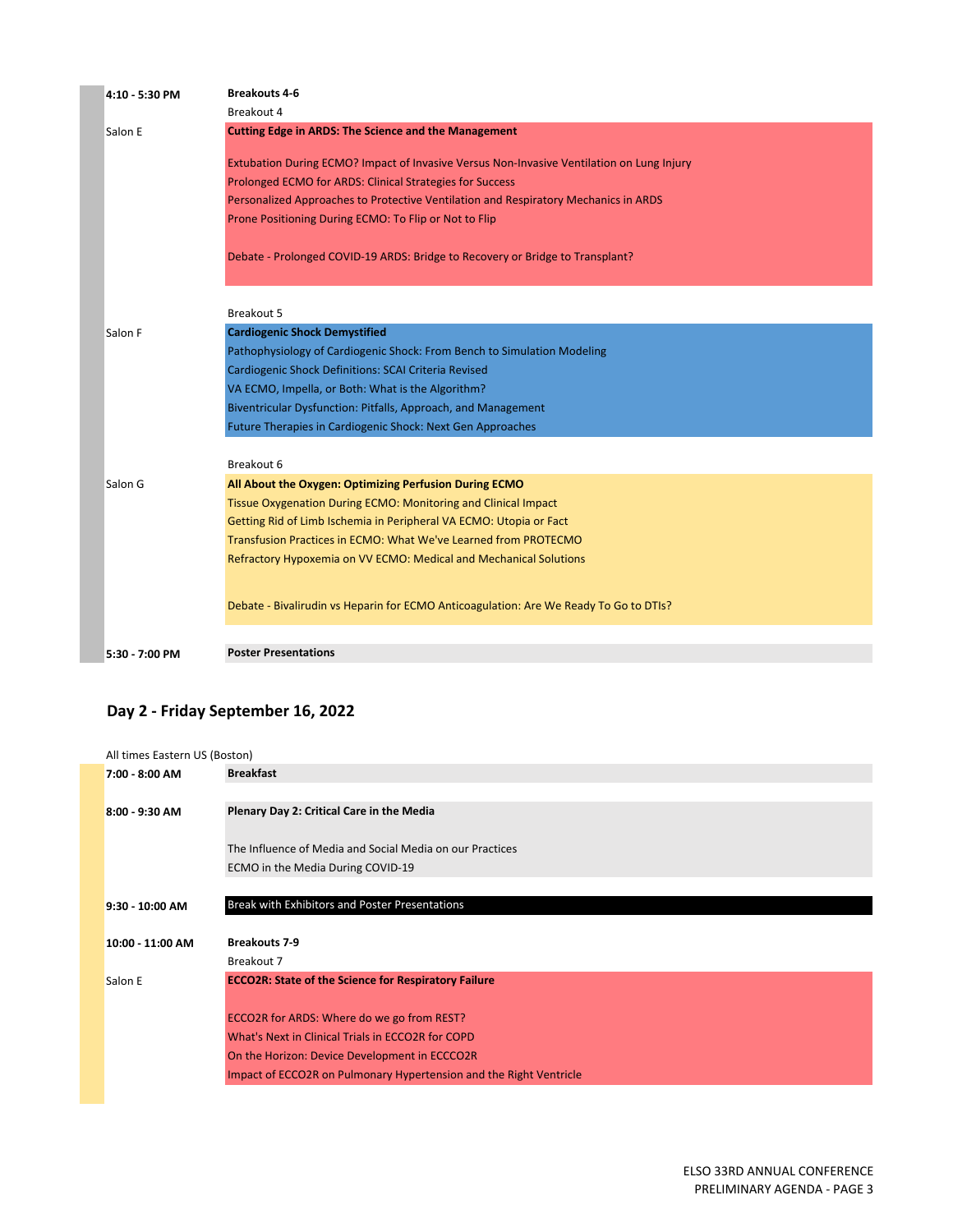|                  | Breakout 8                                                                                                  |
|------------------|-------------------------------------------------------------------------------------------------------------|
| Salon F          | <b>Challenges in Venoarterial ECMO and MCS</b>                                                              |
|                  |                                                                                                             |
|                  | Supporting, Bridging, Weaning: A Practical Approach to Patients Receiving Temporary MCS                     |
|                  | When to Think of Myocardial Recovery: Unloading and Reloading                                               |
|                  | Axillary Acess: When and How                                                                                |
|                  | Extreme Obesity: How High BMI is Too High?                                                                  |
|                  | Peripheral Vascular Disease or Severe Vasoconstriction: Let's Be Creative                                   |
|                  |                                                                                                             |
|                  | Breakout 9                                                                                                  |
| Salon G          | <b>Congenital Diaphragmatic Hernia: ECMO Challenges &amp; Considerations</b>                                |
|                  | What We Know About Center Volume and ECMO Outcomes                                                          |
|                  | Surgery on ECMO: Timing and Technique                                                                       |
|                  | How to Manage the Neonatal Lung: Ventilator Strategies on ECMO                                              |
|                  | On the Road to Recovery: The Theshold for Decannulation from ECMO                                           |
|                  |                                                                                                             |
|                  |                                                                                                             |
|                  |                                                                                                             |
|                  |                                                                                                             |
| 11:00 - 11:10 AM | <b>Transition Time</b>                                                                                      |
|                  |                                                                                                             |
| 11:10 - 12:10 PM | <b>Breakouts 10-12</b>                                                                                      |
|                  | Breakout 10                                                                                                 |
| Salon E          | COVID-19: What's the Evidence in 2022?                                                                      |
|                  | ECMO for ARDS in COVID-19: Effective Therapy or Wishful Thinking?                                           |
|                  | Phenotypes in COVID-19 ARDS: What We've Learned                                                             |
|                  | Cytokine Storm in COVID-19: Fact or Fiction                                                                 |
|                  | Severe COVID in the Pediatric Population                                                                    |
|                  |                                                                                                             |
|                  | Breakout 11                                                                                                 |
|                  |                                                                                                             |
| Salon F          | Too Much of a Good Thing? Leveraging Data for Management of the Sickest Patients in the ICU                 |
|                  | <b>Talk TBD</b>                                                                                             |
|                  | How Can EHR-Derived AI Inform Learning Healthcare Models in ECMO?                                           |
|                  |                                                                                                             |
|                  | What Are the Barriers to AI Informed Management Models of ECMO at Payer and Corporate Governance Levels?    |
|                  | Standardized Clinical Assessment and Management Plans (SCAMPs): A Learning Healthcare Model Applied to ECMO |
|                  |                                                                                                             |
|                  | Breakout 12                                                                                                 |
| Salon G          | <b>Adventures in ECMO: Bedside Essentials</b>                                                               |
|                  | Patient Assessment, Head to Toe: What I Want My Team to Know                                                |
|                  | Continuous Renal Replacement Therapy and Plasmapheresis on ECMO: Bedside Essentials                         |
|                  | Protecting the Largest Organ: Skin and Cannula Care                                                         |
|                  | Managing the Awake Patient on ECMO                                                                          |
|                  | Lessons Learned in ECMO Transport: Specialists on the Move                                                  |
|                  |                                                                                                             |
|                  |                                                                                                             |
| 12:10 - 1:30 PM  | Exhibit Hall and Poster Presentations, Lunch Break                                                          |
| Salon E          | <b>Sponsored Talk</b>                                                                                       |
| Salon F          | <b>Sponsored Talk</b>                                                                                       |
| Salon G          | <b>Sponsored Talk</b>                                                                                       |
|                  |                                                                                                             |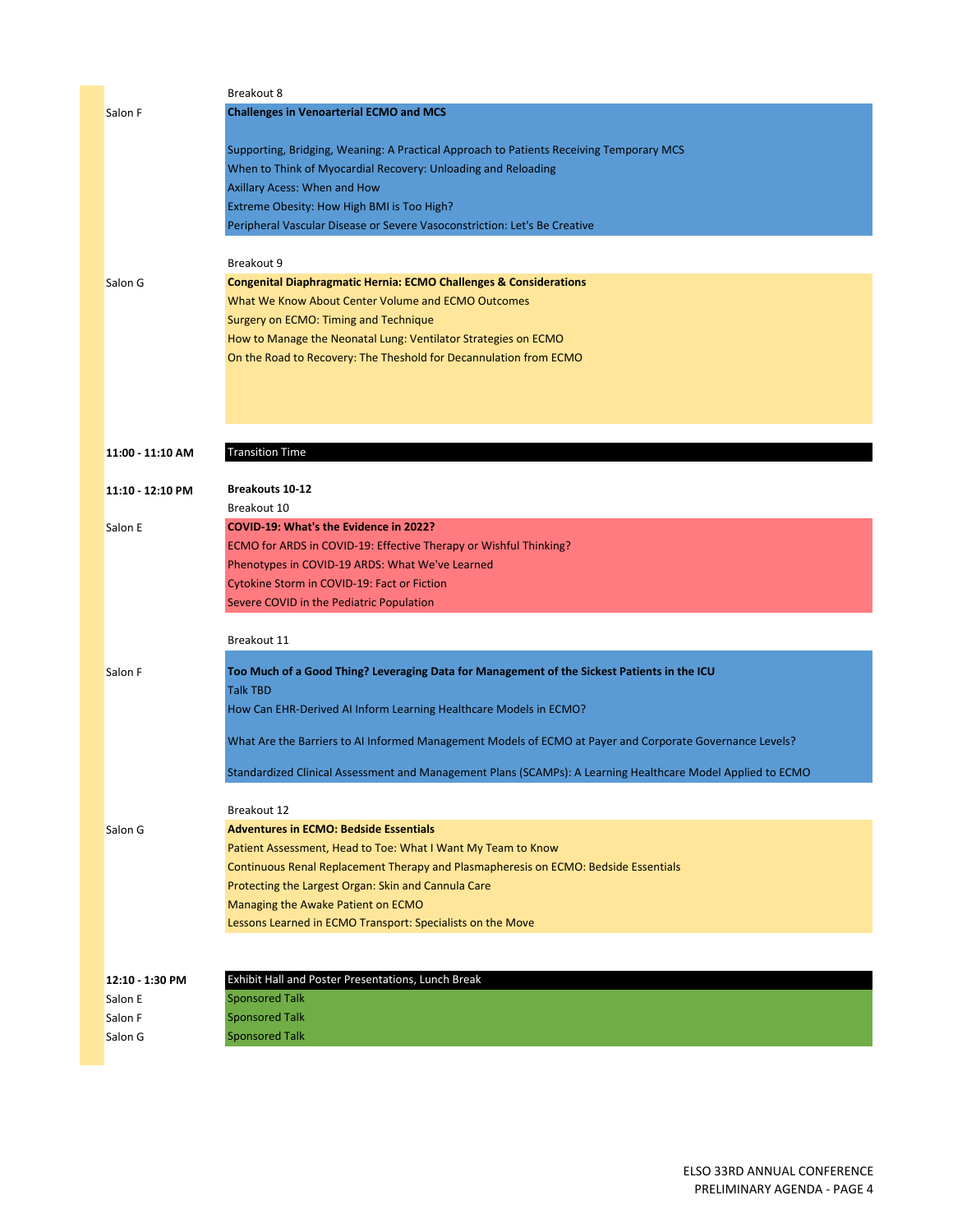| 1:30 - 2:50 PM | <b>Breakouts 13-15</b>                                                                                                   |
|----------------|--------------------------------------------------------------------------------------------------------------------------|
|                | Breakout 13                                                                                                              |
| Salon E        | <b>Innovation in ECMO</b>                                                                                                |
|                | The Next Frontier in ECMO Devices and Non-Invasive Monitoring                                                            |
|                | Innovations in the ECMO Lab: Insights from Dr. Bartlett                                                                  |
|                | Drugs on Drugs: Pioneering Research in Pharmacokinetics on ECMO                                                          |
|                | <b>Getting Your Ideas Out to Market</b>                                                                                  |
|                | It Takes a Village (and a Grant): Getting Your ECMO Study Funded                                                         |
|                | Innovation in ECMO from the FDA's Perspective                                                                            |
|                |                                                                                                                          |
|                | Breakout 14                                                                                                              |
| Salon F        | State of the Art in Resuscitation: ECPR at the Cutting Edge                                                              |
|                |                                                                                                                          |
|                | Pathophysiology and Hemodynamics of Cardiac Arrest                                                                       |
|                | ECPR for OHCA: Time to Change the Practice?                                                                              |
|                | There's no "I" in ECPR: Developing a High Functioning ECPR Team                                                          |
|                | Pediatric ECPR: Where we Stand with Research and Trial Design                                                            |
|                |                                                                                                                          |
|                | Debate - ECPR versus Opening the Chest for Post-Cardiotomy Arrest? Is there a Gold Standard?                             |
|                |                                                                                                                          |
|                |                                                                                                                          |
|                |                                                                                                                          |
|                | Breakout 15                                                                                                              |
| Salon G        | Humanity in the ICU: Ethics and Palliative Care                                                                          |
|                |                                                                                                                          |
|                | Palliative Care: Integrative Approaches in ECMO and Critical Care                                                        |
|                | Organ Donation from ECMO: Brain Death and DCD                                                                            |
|                | Challenging Case: End of Life in Pediatric ECMO                                                                          |
|                | From the Family's Perspective: What I Would Want the ICU to Know                                                         |
|                |                                                                                                                          |
|                | Debate - How Do We Justly Allocate ECMO in Resource Limited Settings: Should Expected Surival and Quality of Life Impact |
|                | <b>ECMO Candidacy?</b>                                                                                                   |
|                |                                                                                                                          |
| 2:50 - 3:20 PM | Break with Exhibitors and Poster Presentations                                                                           |
|                |                                                                                                                          |
| 3:20 - 4:20 PM | <b>Breakouts 16-18</b>                                                                                                   |
|                | Breakout 16                                                                                                              |
| Salon E        | <b>Thoracic Controversies in ECMO: Surgical Strategies &amp; Expert Discussion</b>                                       |
|                | Put a Tube In It? Chest Tubes and Management of the Pleural Space                                                        |
|                | Tracheostomy: Timing and Technique                                                                                       |
|                | RV Failure in ARDS: When to Convert to VA or VPA                                                                         |
|                | More than Meets the Eye: Optimizing Cannula Size & Position                                                              |
|                |                                                                                                                          |
|                | Breakout 17                                                                                                              |
| Salon F        | <b>Expanded Uses for VA ECMO: A New Weapon in Our Hands for Complex Conditions</b>                                       |
|                |                                                                                                                          |
|                | Prophylactic MCS in Cardiac Surgery: A New Weapon in Our Hands in Complex Procedures                                     |
|                | Mechanical Complications of MI: Timing of Repair                                                                         |
|                | Suicide LV: Case Report                                                                                                  |
|                | MCS as a Bridge to Transplantation: Lessons from New Allocation System                                                   |
|                |                                                                                                                          |
|                | Breakout 18                                                                                                              |
| Salon G        | <b>ELSO Research Grant and Oral Abstract Presentations</b>                                                               |
|                |                                                                                                                          |
|                |                                                                                                                          |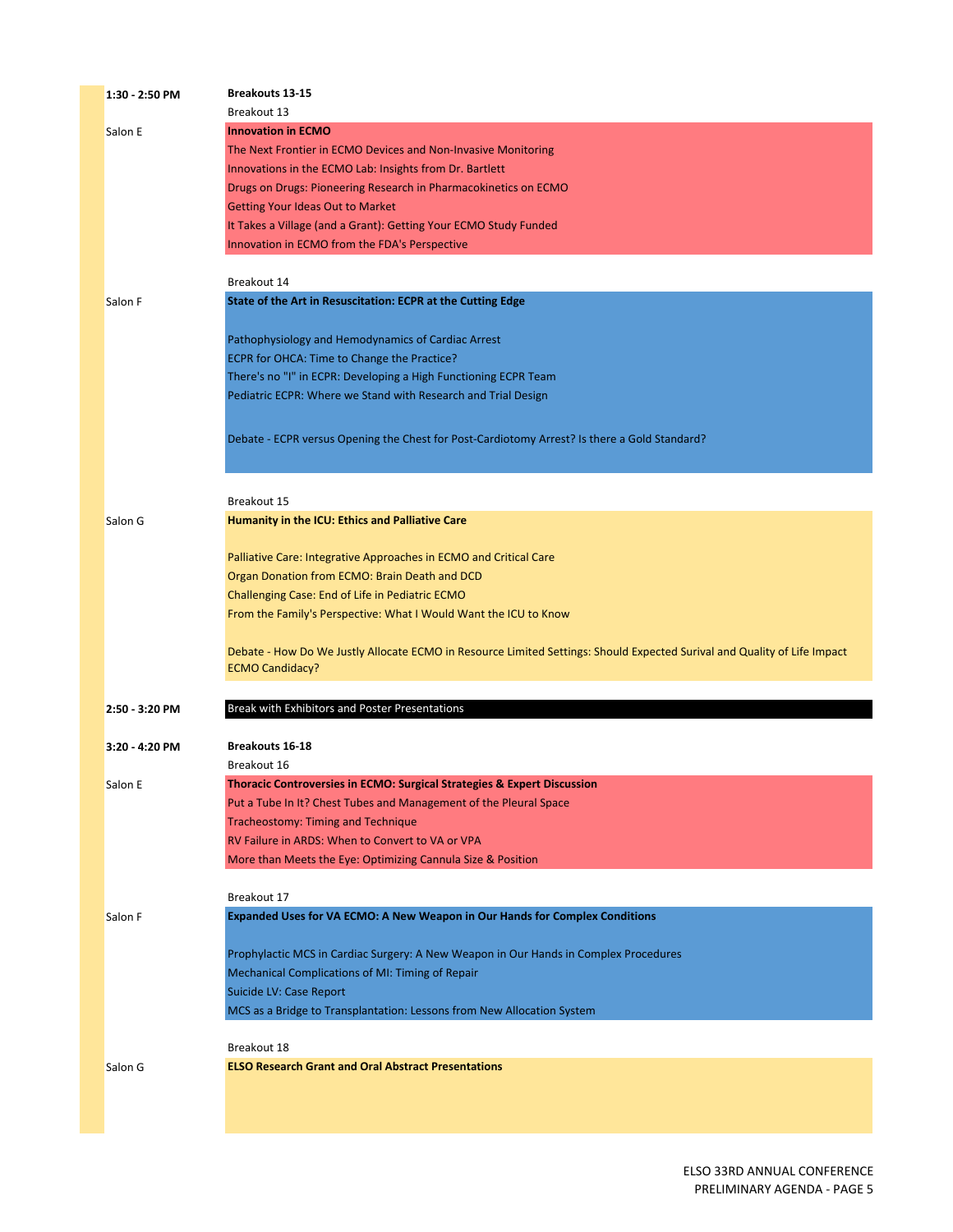| 4:20 - 4:30 PM                         | <b>Transition Time</b>                                                                                                                                   |
|----------------------------------------|----------------------------------------------------------------------------------------------------------------------------------------------------------|
| 4:30 - 5:30 PM                         | <b>Breakouts 19-21</b>                                                                                                                                   |
|                                        | Breakout 19                                                                                                                                              |
| Salon E                                | <b>ECMO</b> in Pandemics: Preparing for the Next One                                                                                                     |
|                                        | Coordination of a National ECMO Infrastructure: Challenges and Lessons Learned                                                                           |
|                                        | <b>Regionalization in ECMO</b>                                                                                                                           |
|                                        | ECMO Research in Pandemics: What We Need in Place                                                                                                        |
|                                        | <b>Considerations in ECMO Access and Equity</b>                                                                                                          |
|                                        | <b>ELSO's Role in Future Pandemics</b>                                                                                                                   |
|                                        | Breakout 20                                                                                                                                              |
| Salon F                                | <b>Neurologic Injury During ECMO</b>                                                                                                                     |
|                                        | Strategies for Early Recognition of Brain Injury in the ECMO Patient                                                                                     |
|                                        | Beyond Medical Management in Embolic CVA                                                                                                                 |
|                                        | Intracerebral Hemorrhage in Pediatric ECMO                                                                                                               |
|                                        | Rare but Devastating: Anterior Spinal Cord Stroke in VA ECMO                                                                                             |
|                                        | Optimization of Cerebral Perfusion on ECMO after Cardiac Arrest                                                                                          |
|                                        |                                                                                                                                                          |
|                                        | Breakout 21                                                                                                                                              |
| Salon G                                | Neonatal ECMO: Next Gen Approaches for the Next Gen - Expert Panel and Moderated Discussion                                                              |
|                                        | Update on the Venovenous Dual Lumen Cannula in Neonates                                                                                                  |
|                                        |                                                                                                                                                          |
|                                        | <b>Panel Discussion:</b>                                                                                                                                 |
|                                        | Evolving and Revolving: Time to Change from Roller to Centrifugal Pumps?<br>Bival for the Win? Contemporary Approaches to Anticoagulation in the Neonate |
|                                        |                                                                                                                                                          |
|                                        |                                                                                                                                                          |
|                                        | <b>Evening Reception</b>                                                                                                                                 |
| 6:00 - 7:00 PM<br><b>Exhibit Floor</b> |                                                                                                                                                          |
|                                        |                                                                                                                                                          |
| 7:00 - 8:00 PM                         | <b>Award Ceremony</b>                                                                                                                                    |
| Salon E-F-G                            |                                                                                                                                                          |

## **Day 3 ‐ Saturday September 17, 2022 (8 AM to 12 PM)**

| All times Eastern US (Boston) |                                                                       |
|-------------------------------|-----------------------------------------------------------------------|
| 7:00 - 8:00 AM                | <b>Breakfast</b>                                                      |
| Salon E                       | Directors' Meeting with Breakfast                                     |
| Salon G                       | Coordinators' Meeting with Breakfast                                  |
| Exhibit Hall                  | <b>Breakfast - For All Other Attendees</b>                            |
|                               |                                                                       |
| 8:30 - 9:30 AM                | <b>Breakouts 22-24</b>                                                |
|                               | Breakout 22                                                           |
| Salon E                       | <b>ECMO for Lung Transplantation</b>                                  |
|                               |                                                                       |
|                               | A New Indication? Lung Transplant in the Post-COVID Patient           |
|                               | BTT Consults from Afar: Pre-Transplant Evaluation of Patients on ECMO |
|                               | Optimizing Physiologic Support for BTT: Why the RV Matters            |
|                               | New Frontiers in ECLS for Donor Organ Preservation and Recovery       |